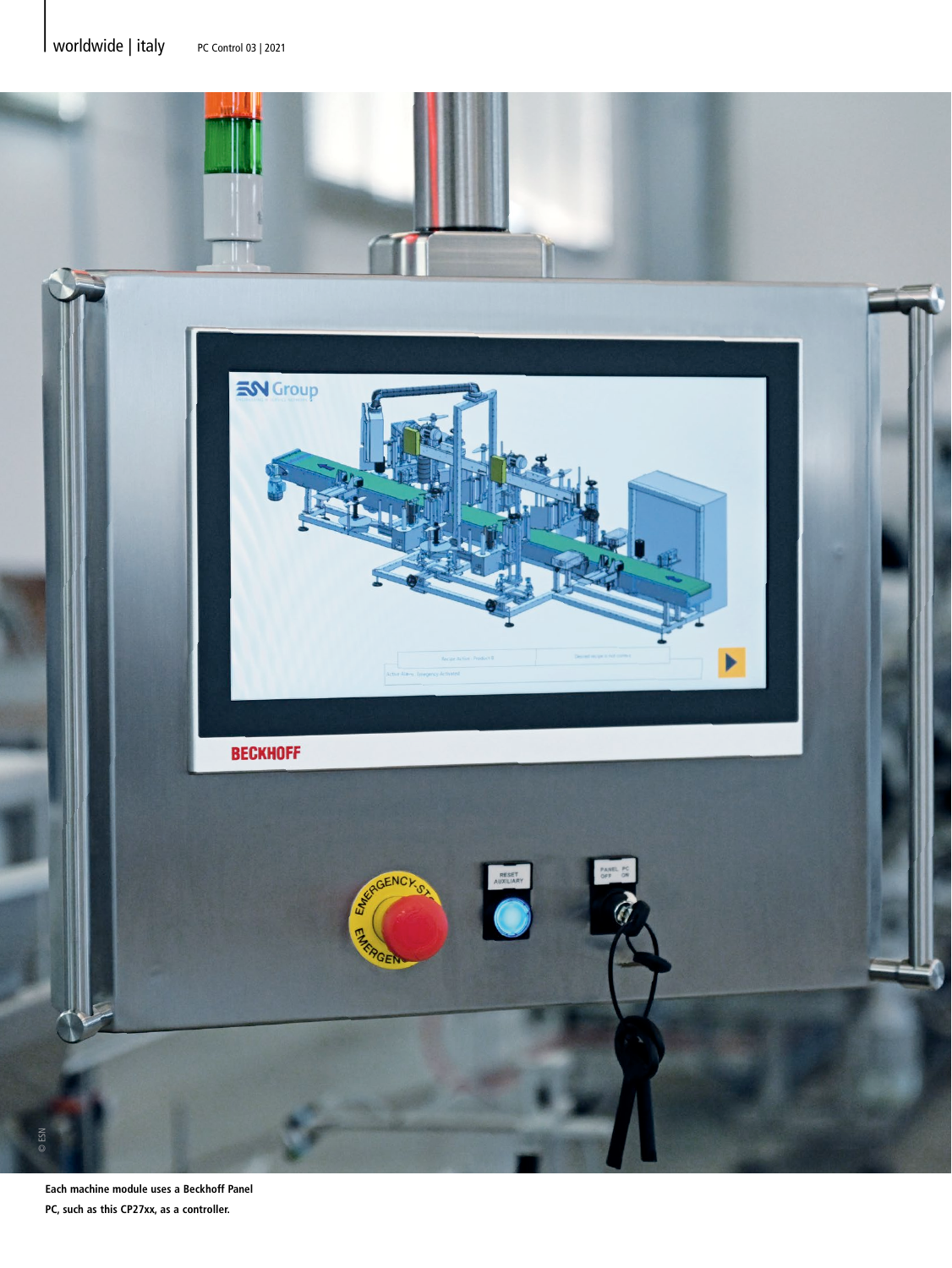

PC-based control as a complete solution for packaging line automation

# Modular and open control technology increases efficiency and flexibility in machine development

The Italian ESN Group specializes in integrated solutions for the automation of packaging lines, which involves labeling, packaging, palletizing and handling products within a production plant. The company relies on control and drive technology from Beckhoff at every stage, confident that it is the ideal choice for meeting the requirements of modern modular machine building on account of its openness, flexibility and high-quality standards. It also values the close cooperation that has been established with Beckhoff since the very first project.



**Based on a modular machine design, the ESN Group manufactures custom, end-of-line packaging**  The history of the ESN Group is that of a classic startup: Founded only four years ago in Treviglio in northern Italy, ESN (Engineering Service Network) comprises a number of specialized partner companies along with all of their combined expertise and experience. The result is turnkey, customized end-ofline solutions for packaging processes that notably include machine modules for labeling, primary and secondary packaging, palletizing and handling in sectors including the food, chemical, pharmaceutical, pet food and mineral oil industries.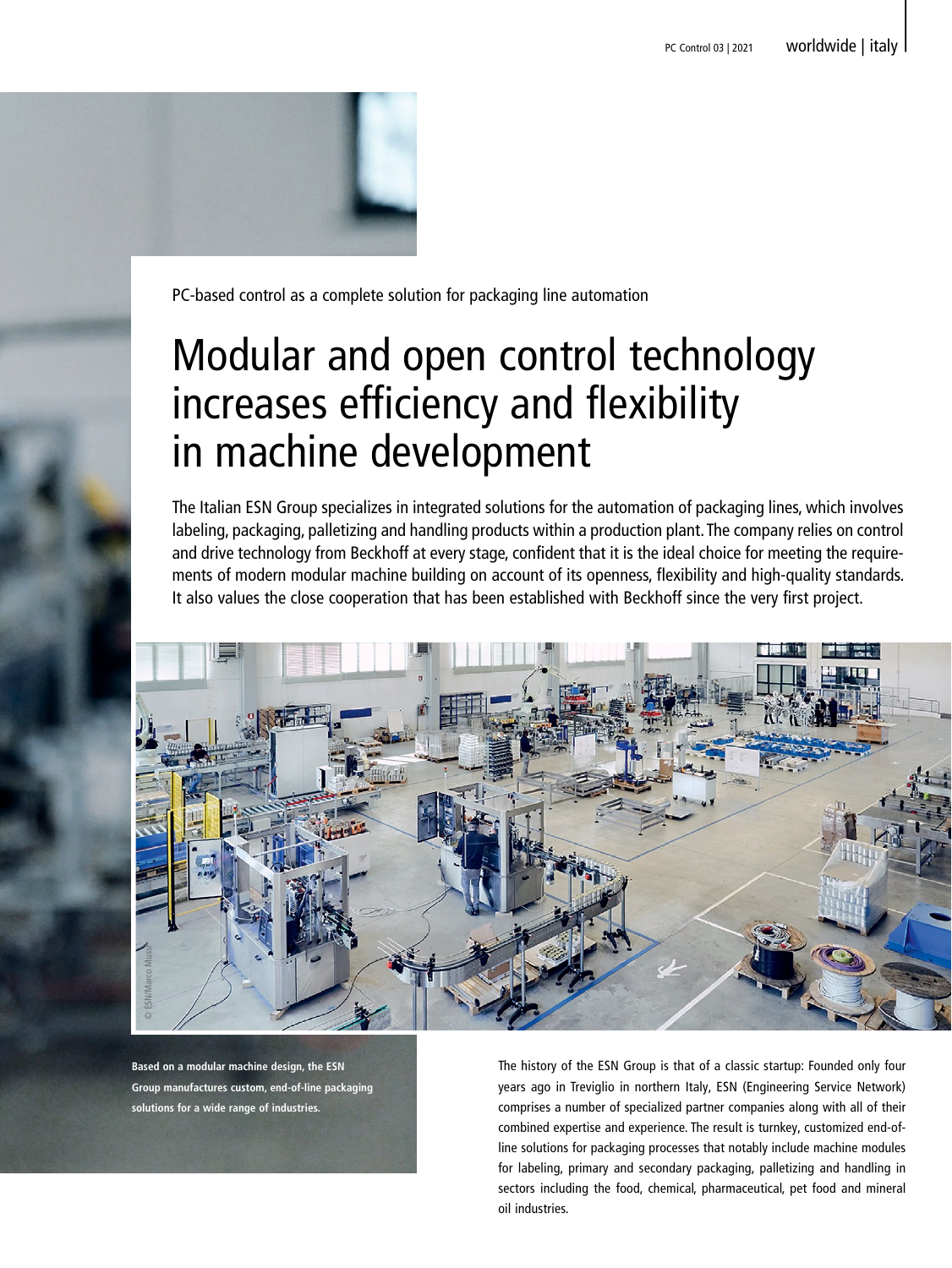

**Partner companies bring their respective expertise to the ESN Group and apply it using Beckhoff technologies and components to create customized, end-of-line solutions that fit seamlessly into modern OT/IT environments.**

**The wide range of EtherCAT I/O components, including the EK1100 EtherCAT Coupler, HD EtherCAT Terminals, and EL6652 EtherNet/IP master terminals seen here, permits the seamless integration of all required signals – even in heterogeneous systems.**

#### Focus on medium and low machine cycles

"Our aim is to serve customers primarily in the medium- and low-speed machine segment," explains engineer Glauco Cima, co-founder and CEO of ESN. "This market segment offers real scope for innovation and performance improvements with the help of modern automation technology."

The ESN philosophy is expressed in a particular interpretation of the term 'endof-line': The packaging process is not seen as several machine modules strung together, but rather as a modular and integrated system that is capable of communicating detailed information about its operation through a combination of classic automation systems and modern combined OT/IT architectures. "Many companies simply combine several individual machines," explains Glauco Cima, outlining the basic problem. "However, this approach results in valuable information that is crucial to the management and performance of a line being lost to shift and production management."

The ESN concept of an end-of-line plant includes all of the aspects that are necessary for the final packaging process:

- labeling and appropriate controls
- product quality controls
- handling
- palletizing
- secondary packaging
- pallet control
- pallet coding and traceability

"The integrated management of each of these process flows in our concept is so important, as it provides end customers with all of the information they need in real time, incorporated into the rest of the production environment," explains Glauco Cima, highlighting the modular approach. "A variable concept like this requires automation technology that is equally modular, open and flexible. And with that in mind, PC-based control from Beckhoff has proven to be the best solution when it comes to putting this all into practice."

#### Technology supplier and automation partner

"We are familiar with systems from other suppliers, but we were looking for a solution that is reliable, simple and open," notes Glauco Cima. This ruled out traditional PLCs from the outset. But there was also another aspect to consider: "As a startup, we were looking for a very dynamic kind of support, especially in the beginning," the ESN managing director says, "and Beckhoff really was – and is – one of the most dynamic companies out there. This is true not only in terms of innovation and market approach, but also in terms of support for companies dealing with special projects and requirements, like ESN."

According to Glauco Cima, from a technical point of view, Beckhoff automation solutions represent the best on the market for ESN in terms of quality, modularity, compactness and openness. They are also the perfect fit for the machine builder's automation philosophy and the motion requirements that are typical in the packaging industry. "I should also point out that our cooperation with Beckhoff has been incredibly close from the start, and this level of trust is so important to us," enthuses the ESN managing director. "We only ever use Beckhoff automation technology for our projects, from drives to decentralized I/O and from TwinCAT automation software to operator interface panels."

### A modular system for modular machines

In ESN's typical end-of-line concept, each module uses a Panel PC as a controller – a CP27xx multi-touch built-in unit or a CP67xx single-touch 'economy' version. Glauco Cima explains: "We decided to combine all of our components into a modular system, which means the end of the packaging line resembles a network of compact Panel PCs that communicate closely with each other for